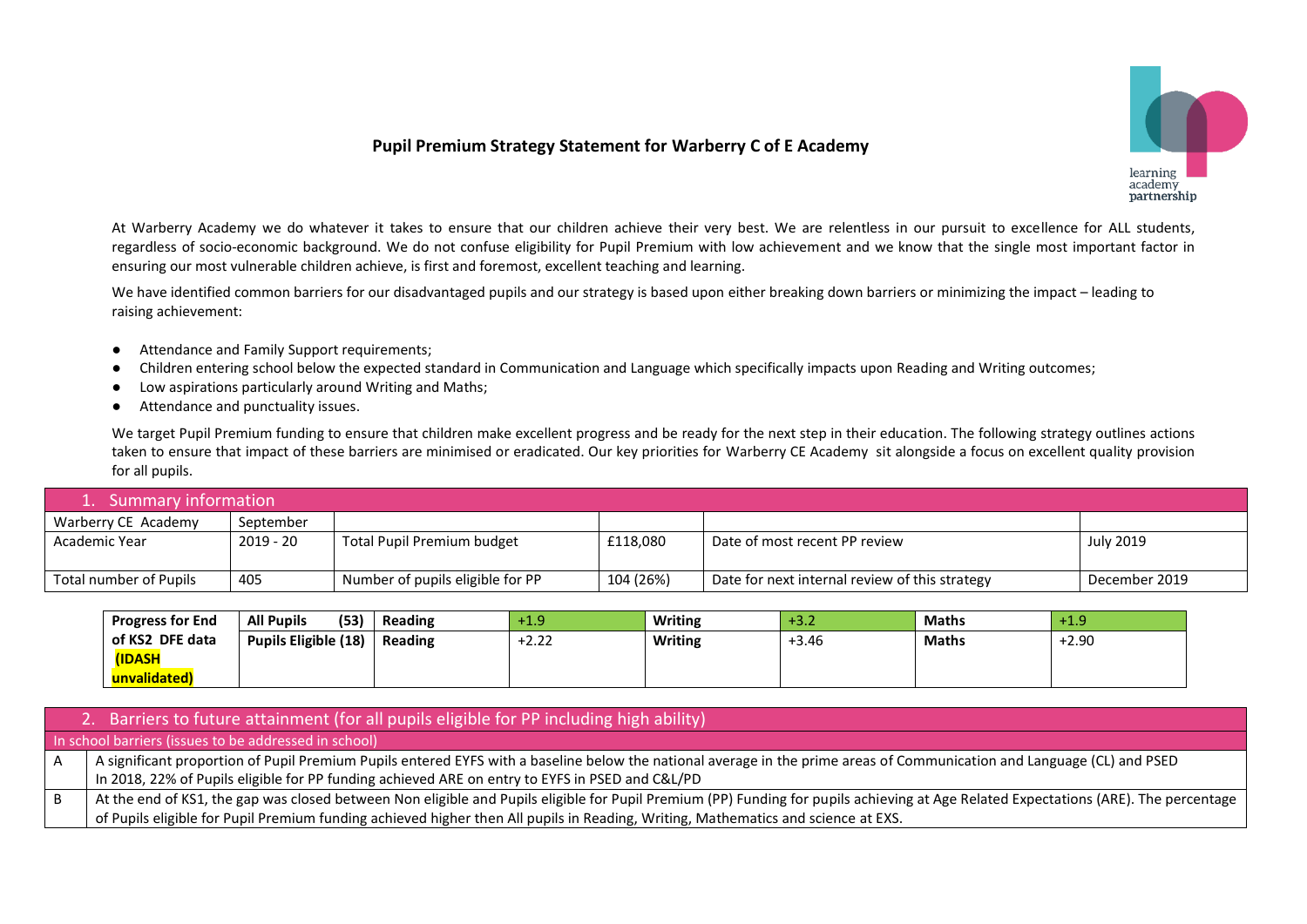| We need to ensure that we increase the percentage of Pupils (eligible for Pupil premium funding) achieving Greater Depth in all subjects especially; with gaps being significantly       |
|------------------------------------------------------------------------------------------------------------------------------------------------------------------------------------------|
| closed in Reading and Writing so that they achieve at least in line with National and with All pupils expectations at the end of KS1.                                                    |
| At the end of KS2 Pupils eligible for Pupil Premium Funding achieved below National expectations in reading and EGPS at EXS                                                              |
| At the end of KS2, Pupils eligible for Pupil Premium Funding achieved below that of All pupils in Reading and Mathematics Expected.                                                      |
| At the end of KS2, Pupils eligible for Pupil Premium Funding achieved below National expectations and All pupils in Writing and EGPS at Greater depth and broadly in line with           |
| Reading, Writing and mathematics combined.                                                                                                                                               |
| <b>External barriers</b>                                                                                                                                                                 |
| Attendance rates for pupils eligible for PP at the end of 2019 was 95.41% which was a slight increase from 2017-18 (95.38%) but still below National average and All pupils at 96.6%     |
| Eligible pupils are more likely to suffer from attendance problems and remain a constant focus. However, we recognise that simply expecting children to arrive in school will not        |
| result in excellent attendance. We recognise that there may be multiple barriers so in order to reduce these barriers, we will support the families of our eligible pupils in supporting |
| their child in the aspects of: pastoral support and attendance to result in children making accelerated progress.                                                                        |

|   | Outcomes                                                       |                                                                                                                         |
|---|----------------------------------------------------------------|-------------------------------------------------------------------------------------------------------------------------|
|   | Desired outcomes and how they will be measured                 | Success criteria                                                                                                        |
|   | Improved achievement in the Prime areas (C&L, PD and PSED)     | Pupils eligible for Pupil Premium in EYFS make rapid progress by the end of the year so that all pupils eligible for PP |
|   | for PP in EYFS                                                 | funding achieve a Good level of Development (GLD) and exceeding.                                                        |
|   | Progress and attainment for PP pupils is at least in line with | Progress monitored weekly.                                                                                              |
|   | National Expectations.                                         | Continued to sustain being well above national attainment at the end of EYFS in GLD                                     |
| B | Higher percentage of high ability PP pupils to be working at   | Higher percentage of pupils in the current Y2 class achieve at the higher level at the end of KS1 in Maths, Reading and |
|   | Greater Depth in all subjects; with gaps being significantly   | Writing.                                                                                                                |
|   | closed in writing and reading at the end of KS1.               | Sustain above National attainment in Reading, writing and maths at the end of KS1.                                      |
|   |                                                                | The gap remains closed in reading, writing and mathematics at the end of KS1 for eligible and non-eligible pupils       |
|   |                                                                | achieving EXS.                                                                                                          |
|   |                                                                | 100% of eligible pupils will achieve Y1 phonics screening check.                                                        |
|   | Higher percentage of high ability PP pupils to be working at   | Pupils targeted for EXS or Greater Depth - progress regularly reviewed.                                                 |
|   | Greater Depth in writing by the end of KS2.                    | Higher percentage of Pupils eligible for Pupil Premium achieve EXS for reading which is at least in line all pupils and |
|   | Higher percentage of PP pupils to be working at expected in    | National at the end of KS2                                                                                              |
|   | reading, mathematics and EGPS                                  | Higher percentage of pupils eligible for Pupil Premium achieve EXS in EGPS at least in line with National and           |
|   |                                                                | Mathematics at least in line with All pupils.                                                                           |
|   |                                                                | Higher percentage of pupils eligible for Pupil Premium achieve GD in all subjects combined R,W,M (particularly writing) |
|   |                                                                | above All Pupils and National expectations at the end of KS2                                                            |
|   |                                                                | Lead indicators are monitored and acted upon weekly.                                                                    |
|   |                                                                | Pupils identified as high prior attaining at KS1 are targeted for Greater Depth - progress regularly reviewed against   |
|   |                                                                | Greater Depth.                                                                                                          |
| D | Sustainable increased attendance rates for targeted pupils     | End of year attendance shows PP pupils in line or above non PP pupils and in line with our Trust aspirational target of |
|   | eligible for PP (target 98%)                                   | 98%                                                                                                                     |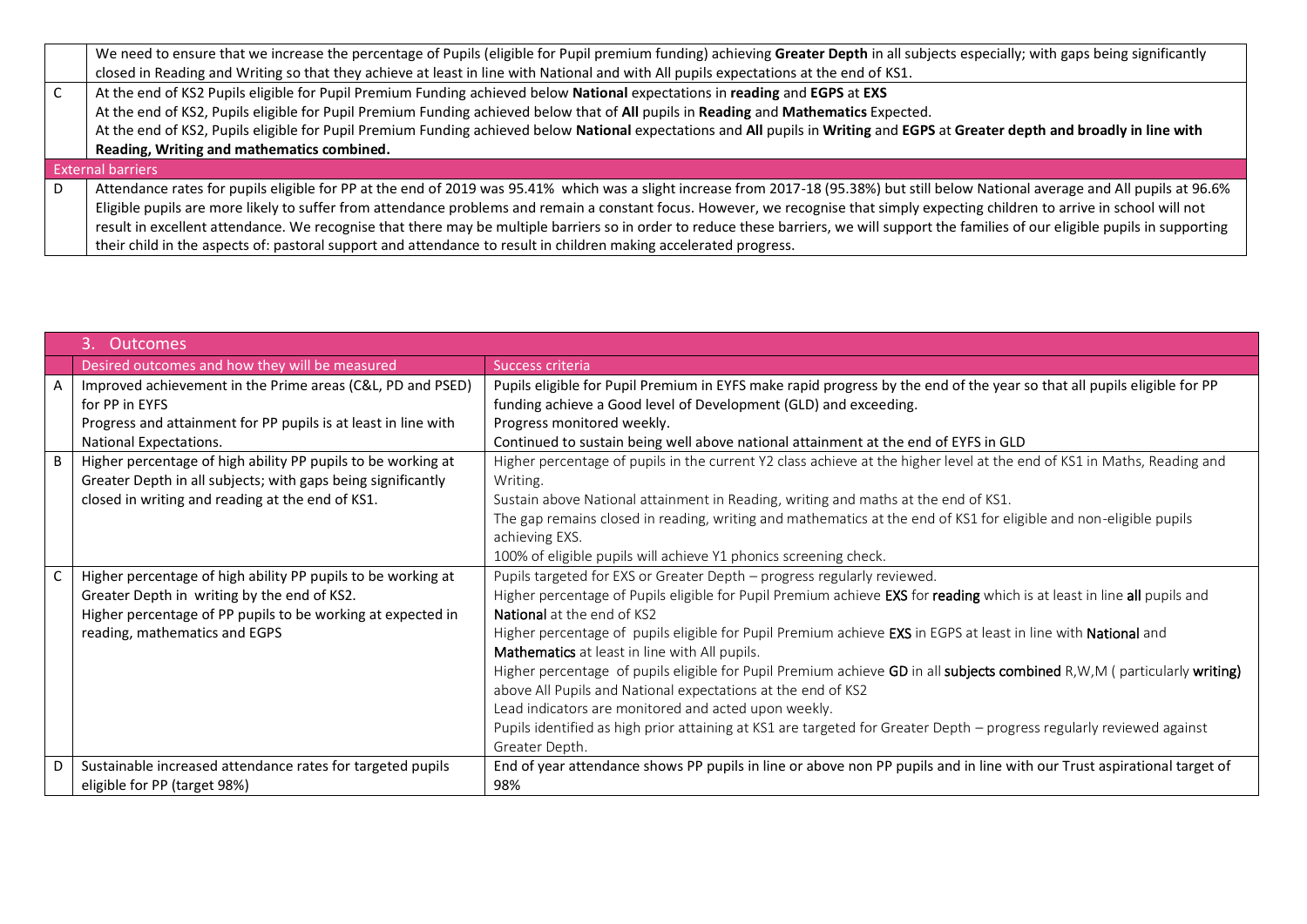| Planned expenditure |  |  |  |  |
|---------------------|--|--|--|--|
|                     |  |  |  |  |

| 2019-2020<br><b>Academic Year</b> |
|-----------------------------------|
|-----------------------------------|

| The three headings below enables schools to demonstrate how they are using the pupil premium to improve pedagogy, provide targeted support and support whole school strategies. |                            |                                                                  |                                              |                      |      |  |  |
|---------------------------------------------------------------------------------------------------------------------------------------------------------------------------------|----------------------------|------------------------------------------------------------------|----------------------------------------------|----------------------|------|--|--|
| Quality of teaching for all                                                                                                                                                     |                            |                                                                  |                                              |                      |      |  |  |
| <b>Desired</b>                                                                                                                                                                  | Chosen                     | What is the evidence and rationale for this choice?              | How will you ensure it is implemented        | Who                  | Cost |  |  |
| outcomes                                                                                                                                                                        | action/approach            |                                                                  | well?                                        |                      |      |  |  |
| Improved                                                                                                                                                                        | Continue to deploy         | Our teachers receive high quality CPD tailored towards giving    | Early identification of pupils in EYFS who   | <b>RWInc Lead</b>    |      |  |  |
| language/                                                                                                                                                                       | careful use of targeted    | effective feedback to learners. Educational Research evidences   | require S&L interventions with referrals     |                      |      |  |  |
| communication                                                                                                                                                                   | individual attention,      | that high quality feedback is an effective way to improve        | made swiftly and timely to SALT.             | <b>EYFS Lead LSA</b> |      |  |  |
| and PSED skills                                                                                                                                                                 | challenge and              | outcomes and a whole school approach ensures consistency of      | Ensure that pupils have quality first        | practitioner         |      |  |  |
| for PP in EYFS.                                                                                                                                                                 | feedback to children       | approach and provision.                                          | teaching that provides targeted individual   |                      |      |  |  |
|                                                                                                                                                                                 | through the                |                                                                  | attention, challenge and feedback to         | SLT and              |      |  |  |
| Progress and                                                                                                                                                                    | deployment of highly       | RWInc (phonics and early reading) programme improves             | children.                                    | SENDCO               |      |  |  |
| attainment for                                                                                                                                                                  | skilled staff.             | children's communication and language skills through a series of | EYFS bespoke PDMs and twilights planned      | ongoing              |      |  |  |
| PP pupils is at                                                                                                                                                                 |                            | strategies like Your turn my turn.                               | throughout the year across the Trust and     |                      |      |  |  |
| least in line with                                                                                                                                                              | Ongoing staff training     | All new teachers receive full external training and the Reading  | lead by the EYFS SLE.                        |                      |      |  |  |
| National and an                                                                                                                                                                 | on delivering RWInc        | Leader and RWINC Lead attend regular updated RWInc               | Weekly book/online journals (Tapestry)       |                      |      |  |  |
| increase in PP                                                                                                                                                                  | programme (through         | development days in order to develop staff through master        | conferencing, lesson observations and pupil  |                      |      |  |  |
| achieving                                                                                                                                                                       | weekly masterclasses       | classes and maintain a consistent approach.                      | conferencing. Termly Pupil Premium Barrier   |                      |      |  |  |
| Exceeded                                                                                                                                                                        | and external               |                                                                  | analysis which is reviewed each half term.   |                      |      |  |  |
| particularly in                                                                                                                                                                 | Development Days and       | EYFS children thrive in environment where they receive enriched  | RWInc: Reading Leader to attend up to        |                      |      |  |  |
| the prime areas.                                                                                                                                                                | bespoke training)          | continuous provision. Ongoing research group activities with     | date CPD x 3 days; Lead to run master        |                      |      |  |  |
|                                                                                                                                                                                 |                            | Academies within the trust and SLE to enrich experiences for PP  | classes and coaching sessions;               |                      |      |  |  |
|                                                                                                                                                                                 | Ongoing staff training     | pupils. High quality writing opportunities to be embedded        | Development days x 3 (1 in each term);       |                      |      |  |  |
|                                                                                                                                                                                 | on developing oracy        | through the continuous provision.                                | Training for new staff - September 13th and  |                      |      |  |  |
|                                                                                                                                                                                 | and developing PSED in     | Teacher/child lead opportunities planned in class and outside    | October 18th 2019; peer and external         |                      |      |  |  |
|                                                                                                                                                                                 | <b>EYFS from the Trust</b> | area to enable children to develop language skills and PSED      | observations; RWInc resources and access     |                      |      |  |  |
|                                                                                                                                                                                 | <b>SLE</b>                 | through continuous provision.                                    | to the portal.                               |                      |      |  |  |
|                                                                                                                                                                                 |                            | Visits to PP champion schools.                                   | Planned research group. EYFS practitioner    |                      |      |  |  |
|                                                                                                                                                                                 | PP pupils in EYFS to be    |                                                                  | to work with SLE and EYFS practitioners.     |                      |      |  |  |
|                                                                                                                                                                                 | a focus for all coaching   | The EYFS unit (including nursery) is set up with language rich   | The Early years environment is language      |                      |      |  |  |
|                                                                                                                                                                                 | and monitoring visits      | opportunities as data has shown that 22% of Pupils eligible for  | and vocabulary rich as to bridge the         |                      |      |  |  |
|                                                                                                                                                                                 |                            | PP funding enter the EYFS with a baseline well below National    | vocabulary gap. All teaching staff are aware |                      |      |  |  |
|                                                                                                                                                                                 |                            | expectations (2018 on entry data).                               | of the barriers that the majority of Pupil   |                      |      |  |  |
|                                                                                                                                                                                 |                            |                                                                  | Premium pupils have when starting school.    |                      |      |  |  |
|                                                                                                                                                                                 |                            | Findings of the Hart and Risley landmark study: Over four years, | Extend opportunities further for PP pupils   |                      |      |  |  |
|                                                                                                                                                                                 |                            | researchers recorded that an average child in a professional     | and boys in EYFS to improve motivation       |                      |      |  |  |
|                                                                                                                                                                                 |                            | family accumulated experience of almost 45 million words; and a  | and engagement, impacting on attendance      |                      |      |  |  |
|                                                                                                                                                                                 |                            | family receiving welfare, 13 million words.                      | and opportunities to develop language        |                      |      |  |  |
|                                                                                                                                                                                 |                            |                                                                  | skills.                                      |                      |      |  |  |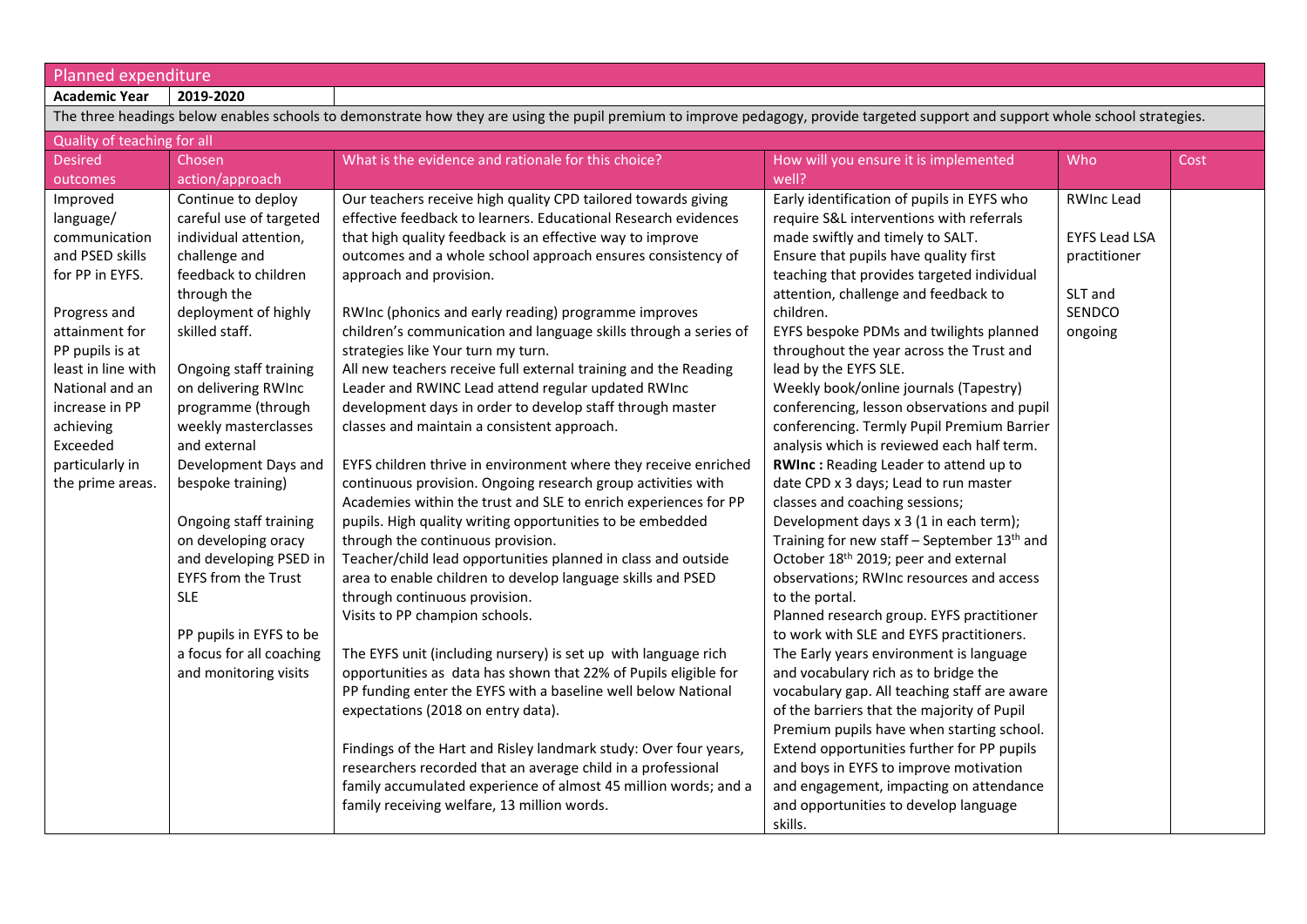| Increased       | Ongoing staff training    | 2019 data shows that:                                            | We want to ensure that we increase the         | Maths lead        |
|-----------------|---------------------------|------------------------------------------------------------------|------------------------------------------------|-------------------|
| percentage of   | for RWInc phonics in      | 11% of PP pupils achieved GD in reading compared with Non PP     | percentage of pupils working at greater        | and National      |
| PP pupils       | place from EYFS to Y3     | pupils at 29% and below National at 29%                          | depth at the end of KS2 so that it is at least | Maths             |
| working at      | with resources and        | 11% of PP pupils achieved GD in writing compared with Non        | in line with all pupils and at least in line   | Mastery           |
| Greater Depth   | leader support.           | pupils at 21% and below National at 18%                          | with National average.                         | specialist        |
| for Reading,    | To embed the whole        | 22% of PP pupils achieved GD in mathematics compared with        | Aspirational Targets set for the end of KS1    | English Lead      |
| Writing and     | class teaching of         | Non PP pupils at 27% and below National at 25%                   | at Greater depth:                              | <b>RWInc Lead</b> |
| Mathematics by  | reading skills using the  |                                                                  |                                                | Assistant head    |
| the end of KS1. | DERIC approach            | Based on recommendations from notable experts such as Jerome     | Target phonics Y1 at higher level: 98%         | of Academy        |
|                 | (decode, explain,         | Bruner, Richard Skemp, Jean Piaget, Lev Vygotsky, and Zoltan     |                                                | (AHO)             |
|                 | retrieve, interpret,      | Deines, Singapore maths is an amalgamation of global ideas       | RWInc Development days - external              | Head of           |
|                 | choice) from Year 2       | delivered as a highly-effective programme of teaching methods    | monitoring                                     | Academy           |
|                 |                           | and resources.                                                   | Maths no problem and whole class reading       | (HOA)             |
|                 | To embed Maths no         |                                                                  | internal monitoring each half term.            | <b>SLT</b>        |
|                 | problem approach to       |                                                                  | Tracking Year 1and 2 data for reading,         |                   |
|                 | teaching Y1 and Y2 and    |                                                                  | writing and mathematics.                       |                   |
|                 | to further develop the    |                                                                  |                                                |                   |
|                 | use of journaling in      |                                                                  | Teachers have at least a good subject          |                   |
|                 | maths to encourage        |                                                                  | knowledge of the NC objectives and             |                   |
|                 | explanation and           |                                                                  | appendix 2 for their year group (and the       |                   |
|                 | reflection.               |                                                                  | one below) that relate to punctuation and      |                   |
|                 |                           |                                                                  | grammar.                                       |                   |
|                 | To increase the range     |                                                                  |                                                |                   |
|                 | of specialists and visits |                                                                  | The percentage of PP pupils achieving the      |                   |
|                 | in and out of school      |                                                                  | higher level at the end of KS1;                |                   |
|                 | from nursery to end of    |                                                                  | Reading: 38%                                   |                   |
|                 | Year 2                    |                                                                  | Writing 25%                                    |                   |
|                 |                           |                                                                  | Mathematics 38%                                |                   |
|                 | To ensure that the        |                                                                  |                                                |                   |
|                 | basics of grammar and     |                                                                  |                                                |                   |
|                 | punctuation to reach      |                                                                  |                                                |                   |
|                 | year groups are           |                                                                  |                                                |                   |
|                 | explicitly taught and     |                                                                  |                                                |                   |
|                 | embedded in writing       |                                                                  |                                                |                   |
|                 | outcomes across the       |                                                                  |                                                |                   |
|                 | curriculum.               |                                                                  |                                                |                   |
| Increased       | To ensure that explicit   | We want to ensure that we increase the percentage of PP pupils   | PDMs planned throughout the year across        | English Lead      |
| percentage of   | reading and writing       | working at greater depth so that it is at least in line with     | the Trust in English and Mathematics.          | <b>RWInc Lead</b> |
| PP pupils       | skills are coherently     | Nationals. 2019 data shows that 22% of PP achieved greater       | Weekly book conferencing, lesson               | Assistant head    |
| working at      | planned, underpinned      | depth in writing compared to 28% of All pupils at school and 24% | observations, pupil conferencing and           | of Academy        |
| Greater Depth   | by excellent subject      | of PP pupils Nationally.                                         | fortnightly PRAISE shows PP pupils being       | (AHO)             |
| for writing by  | knowledge, so that        | We want to ensure that we increase the percentage of PP pupils   | targeted effectively and feedback moving       | Head of           |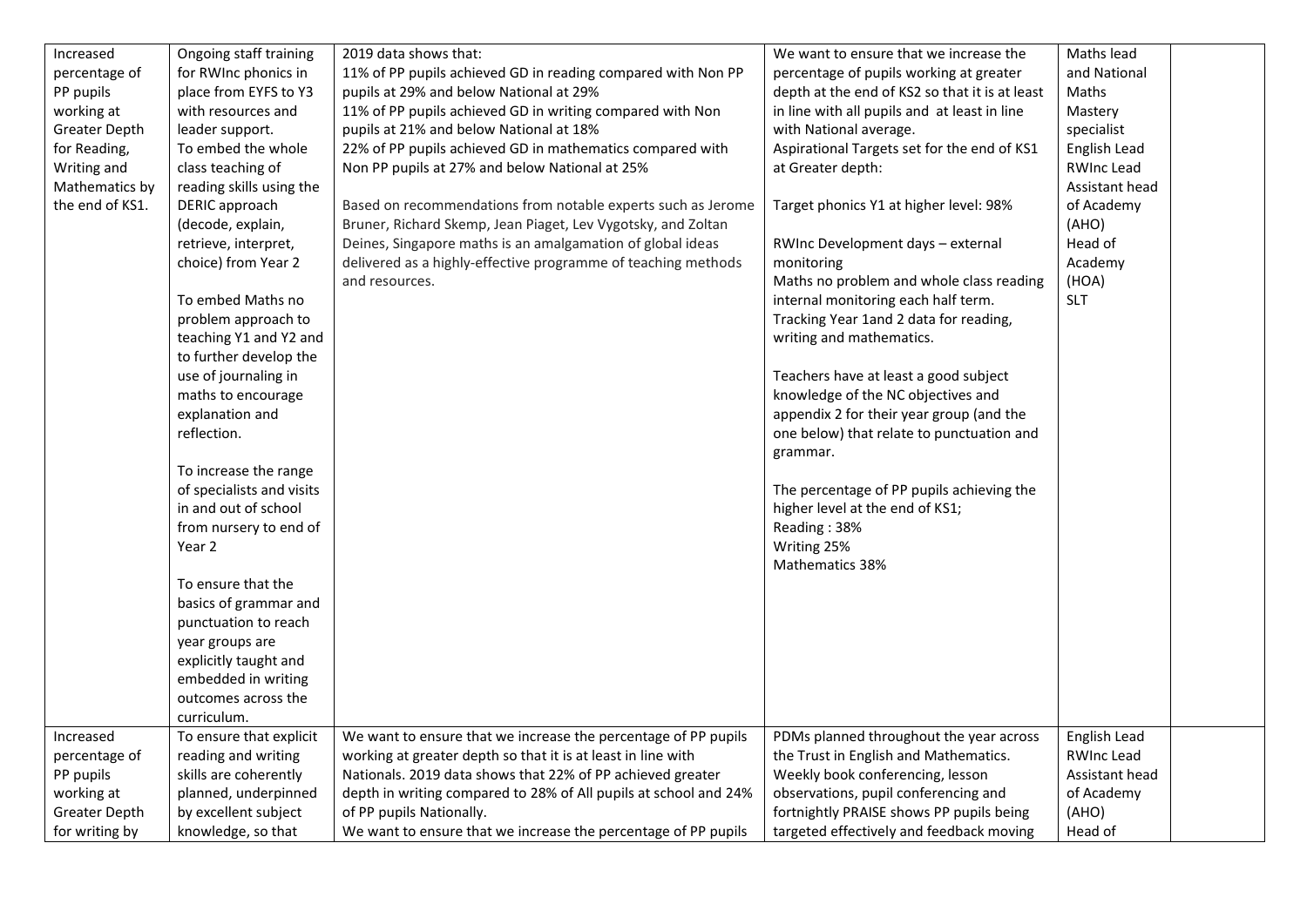| the end of KS2. | skills continue to be     | working at greater depth in Reading, writing and mathematics        | pupils learning on in a timely manner.      | Academy    |  |
|-----------------|---------------------------|---------------------------------------------------------------------|---------------------------------------------|------------|--|
|                 | layered - planned CPD     | (11%) combined so that it is above All pupils (13%) and National    |                                             | (HOA)      |  |
| Increased       | for all teaching staff by | average (12%).                                                      | External monitoring shows children using    | <b>SLT</b> |  |
| percentage of   | English lead              |                                                                     | their reading skills effectively across the |            |  |
| PP pupils       |                           | We want to ensure that we increase the percentage of pupils         | curriculum.                                 |            |  |
| working at      | To embed the whole        | achieving expected at the end of KS2 so that it is at least in line |                                             |            |  |
| expected for    | class teaching of         | with all pupils and at least in line with National average.         | Research and development (R&D) triads       |            |  |
| reading,        | reading skills using the  | 2019 data shows that:                                               | research on precision teaching is           |            |  |
| mathematics     | DERIC approach            | 72% of PP pupils achieved EXS in reading compared with ALL          | implemented in classrooms.                  |            |  |
| and EGPS by the | (decode, explain,         | pupils at 77% and below National at 80%                             |                                             |            |  |
| end of KS2      | retrieve, interpret,      | 78% of PP pupils achieved EXS which was in line with All pupils     | Maths No problem Development days and       |            |  |
|                 | choice) from Y2 to Y6     | 77% but just below National average 82%                             | reading development days throughout the     |            |  |
|                 |                           | 83% of PP pupils achieved EXS in maths compared with All pupils     | year show more PP pupils working at         |            |  |
|                 | To embed                  | at 89%                                                              | Greater Depth and reading fluency has       |            |  |
|                 | mathematical fluency      |                                                                     | increased.                                  |            |  |
|                 | of facts and procedural   | We want to ensure that we target a proportion of middle prior       |                                             |            |  |
|                 | fluency of operations     | attaining pupils by setting aspirational targets so that they are   | Pre teaching enables pupils to access the   |            |  |
|                 | and reading fluency       | able to achieve Greater Depth.                                      | lesson - evidence shown through lesson      |            |  |
|                 | across the curriculum.    |                                                                     | observations/books/PRAISE.                  |            |  |
|                 |                           | Based on recommendations from notable experts such as Jerome        |                                             |            |  |
|                 | To embed Maths no         | Bruner, Richard Skemp, Jean Piaget, Lev Vygotsky, and Zoltan        | RWInc spelling training for KS2 teaching    |            |  |
|                 | problem approach to       | Deines, Singapore maths is an amalgamation of global ideas          | staff and then followed up in school.       |            |  |
|                 | teaching Y1 to Y5 and     | delivered as a highly-effective programme of teaching methods       |                                             |            |  |
|                 | to further develop the    | and resources.                                                      | PP pupils make progress above National      |            |  |
|                 | use of journaling in      | The effectiveness of this approach is demonstrated by               | and above Non PP pupils in all subjects     |            |  |
|                 | maths to encourage        | Singapore's position at the top of the international benchmarks     |                                             |            |  |
|                 | explanation and           | such as TIMSS and PIRLS.                                            | Pupils targeted for EXS or Greater depth -  |            |  |
|                 | reflection                |                                                                     | progress to be monitored and regularly      |            |  |
|                 |                           |                                                                     | reviewed - through PRAISE                   |            |  |
|                 | To increase the           |                                                                     |                                             |            |  |
|                 | arrange of specialists    |                                                                     | Increased percentage of pp pupils working   |            |  |
|                 | and visits in and out of  |                                                                     | at GD in writing.                           |            |  |
|                 | school from Year 3 to     |                                                                     | PP pupils targeted for Greater Depth:       |            |  |
|                 | end of Year 6             |                                                                     | Reading 29%<br>Writing 24%                  |            |  |
|                 |                           |                                                                     | Mathematics 29%<br><b>EGPS 29%</b>          |            |  |
|                 | To ensure that the        |                                                                     | Teachers have at least a good subject       |            |  |
|                 | basics of grammar and     |                                                                     | knowledge of the NC objectives and          |            |  |
|                 | punctuation to reach      |                                                                     | appendix 2 for their year group (and the    |            |  |
|                 | year groups are           |                                                                     | one below) that relate to punctuation and   |            |  |
|                 | explicitly taught and     |                                                                     |                                             |            |  |
|                 | embedded in writing       |                                                                     | grammar.                                    |            |  |
|                 | outcomes across the       |                                                                     |                                             |            |  |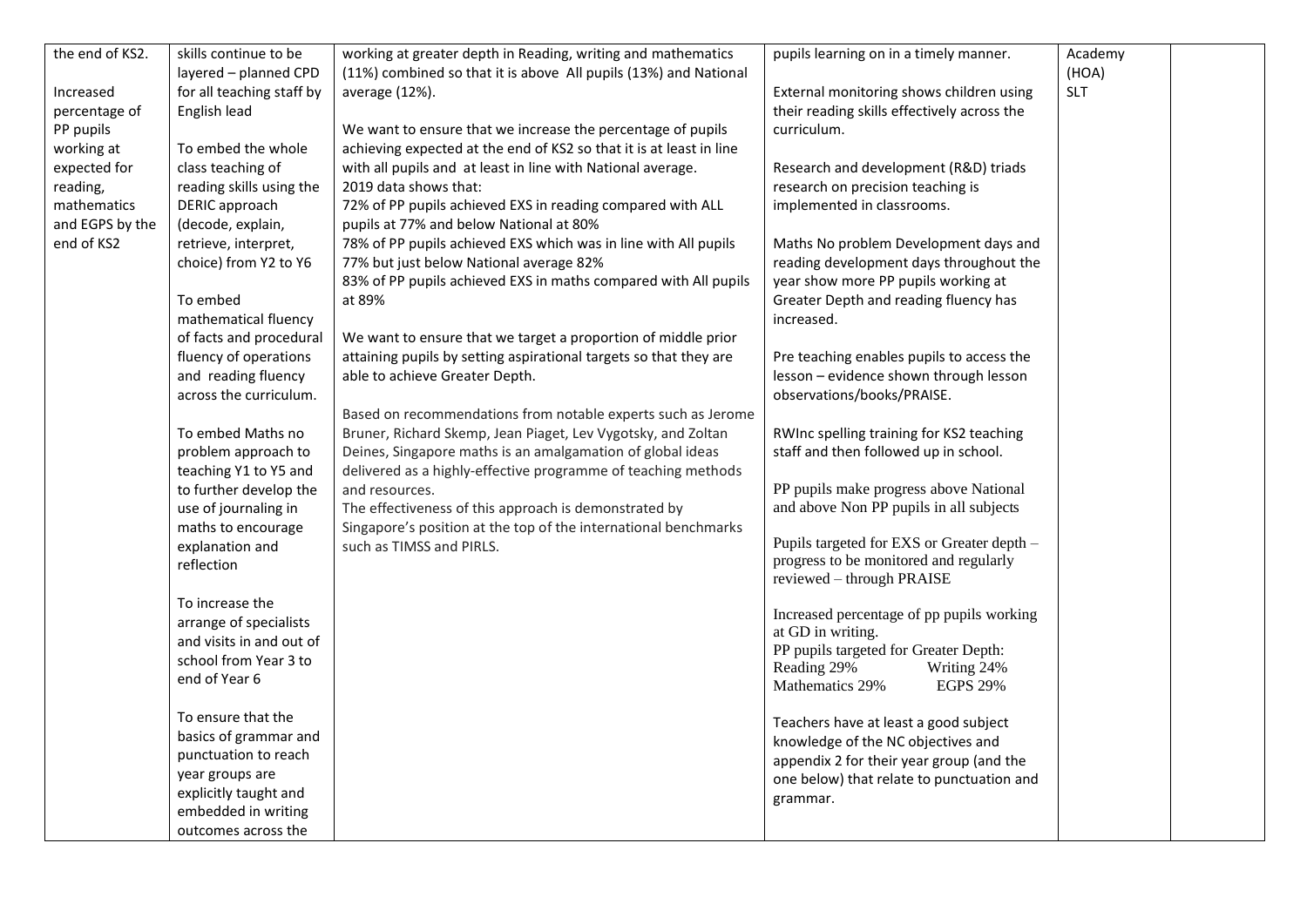|                                                                                                                                                                                                                                                              | curriculum.                                                                                                                                                                                                                                                                                                                                                                                                  |                                                                                                                                                                                                                                                                                                                                                                                                                                                                                                                                                                                                                                     |                                                                                                                                                                                                                                                                                                                                                                                                                                                                                                                                                                                                                                                                                                                                                                                           |                                                                                          |         |
|--------------------------------------------------------------------------------------------------------------------------------------------------------------------------------------------------------------------------------------------------------------|--------------------------------------------------------------------------------------------------------------------------------------------------------------------------------------------------------------------------------------------------------------------------------------------------------------------------------------------------------------------------------------------------------------|-------------------------------------------------------------------------------------------------------------------------------------------------------------------------------------------------------------------------------------------------------------------------------------------------------------------------------------------------------------------------------------------------------------------------------------------------------------------------------------------------------------------------------------------------------------------------------------------------------------------------------------|-------------------------------------------------------------------------------------------------------------------------------------------------------------------------------------------------------------------------------------------------------------------------------------------------------------------------------------------------------------------------------------------------------------------------------------------------------------------------------------------------------------------------------------------------------------------------------------------------------------------------------------------------------------------------------------------------------------------------------------------------------------------------------------------|------------------------------------------------------------------------------------------|---------|
|                                                                                                                                                                                                                                                              |                                                                                                                                                                                                                                                                                                                                                                                                              |                                                                                                                                                                                                                                                                                                                                                                                                                                                                                                                                                                                                                                     |                                                                                                                                                                                                                                                                                                                                                                                                                                                                                                                                                                                                                                                                                                                                                                                           | <b>Total budgeted cost</b>                                                               | £44,600 |
| <b>Targeted support</b>                                                                                                                                                                                                                                      |                                                                                                                                                                                                                                                                                                                                                                                                              |                                                                                                                                                                                                                                                                                                                                                                                                                                                                                                                                                                                                                                     |                                                                                                                                                                                                                                                                                                                                                                                                                                                                                                                                                                                                                                                                                                                                                                                           |                                                                                          |         |
| <b>Desired</b>                                                                                                                                                                                                                                               | Chosen                                                                                                                                                                                                                                                                                                                                                                                                       | What is the evidence and rationale for this choice?                                                                                                                                                                                                                                                                                                                                                                                                                                                                                                                                                                                 | How will you ensure it is implemented                                                                                                                                                                                                                                                                                                                                                                                                                                                                                                                                                                                                                                                                                                                                                     | <b>Staff lead</b>                                                                        | Cost    |
| outcomes                                                                                                                                                                                                                                                     | action/approach                                                                                                                                                                                                                                                                                                                                                                                              |                                                                                                                                                                                                                                                                                                                                                                                                                                                                                                                                                                                                                                     | well?                                                                                                                                                                                                                                                                                                                                                                                                                                                                                                                                                                                                                                                                                                                                                                                     |                                                                                          |         |
| Improved<br>language/<br>communication<br>and PSED skills<br>for PP in EYFS.<br>Progress and<br>attainment for<br>PP pupils is at<br>least in line with<br>National and an<br>increase in PP<br>achieving<br>Exceeded<br>particularly in<br>the prime areas. | Target specific<br>interventions for pupils<br>requiring C&L<br>RWInc 1:1 programme<br>Small group and<br>individual'.<br>Target specific<br>interventions through<br>continuous provision in<br>PSED and C&L<br>Work closely with the<br>family support team<br>targeting families.<br>Parent consultations<br>from nursery to<br>improve parental<br>accountability and<br>provide support for<br>parents. | Children needing targeted support to catch up. 1:1 and small<br>interventions with highly qualified staff have shown to be<br>effective as shown from the research from John Hattie based on<br>feedback in schools. Targeted support in EYFS has shown to be<br>effective to enable pupils to catch up.<br>EYFS children learn best through an enriched continuous<br>provision. Ongoing research group activities with academies<br>within our Trust.<br>High quality C&L and PSED opportunities to be embedded<br>through the continuous provision $-$ a particular focus on<br>targeting through provision in the outdoor area. | Class teacher and TAs to work alongside<br>EYFS practitioners and the Trust EYFS lead<br>(SLE)<br>EYFS teacher to implement recent research<br>into precision teaching into the continuous<br>provision.<br>Monitoring through learning diaries,<br>weekly PRAISE, lesson observations and<br>pupil conferencing.<br>Early identification of pupils in EYFS who<br>require C&L interventions.<br>Increase and upskill parents and parental<br>engagement further through RWInc parent<br>sessions and child participation activities<br>where pupils demonstrate how they can be<br>supported with their learning and language<br>skills.<br>Family support officer to work closely with<br>EYFS team to identify Families that need<br>support to reduce pupils barriers to<br>learning. | Assistant<br>head,<br><b>EYFS</b> team<br><b>RWINC Lead</b><br>Family support<br>officer |         |
| Increased<br>percentage of<br>PP pupils<br>working at<br>Greater Depth<br>for Reading,<br>Writing and<br>Mathematics by<br>the end of KS1.                                                                                                                   | Targeted parent<br>workshops<br>RWInc 1:1 and small<br>group sessions<br>1:1 and small group<br>conferencing<br>Small group work<br>interventions to target<br>Pupils working at<br>Greater Depth.                                                                                                                                                                                                           | The school data shows that RWInc interventions can accelerate<br>progress with pupils working at a higher level - Y1 phonics<br>screening<br>Small group interventions lead by highly qualified staff have<br>shown to be effective as research shows in Visible Learning by<br>John Hattie.                                                                                                                                                                                                                                                                                                                                        | Early identification of pupils (through<br>aspirational target setting) needing an<br>intervention and interventions swiftly put<br>into place.<br>Fortnightly PRAISE report shows the effect<br>of the interventions on each child and how<br>they are progressing towards achieving<br>greater depth at the end of the school year.<br>Deliver training to new staff in RWInc 1:1,<br>Engage with parents and pupils to address<br>any concerns or questions about the<br>interventions.<br>Parents to attend RWInc workshops so they<br>can support their child at home.<br>Impact monitored by SLT                                                                                                                                                                                    | RWInc 1:1<br><b>RWInc Lead</b><br><b>HLTA</b><br>Teachers<br><b>SLT</b>                  |         |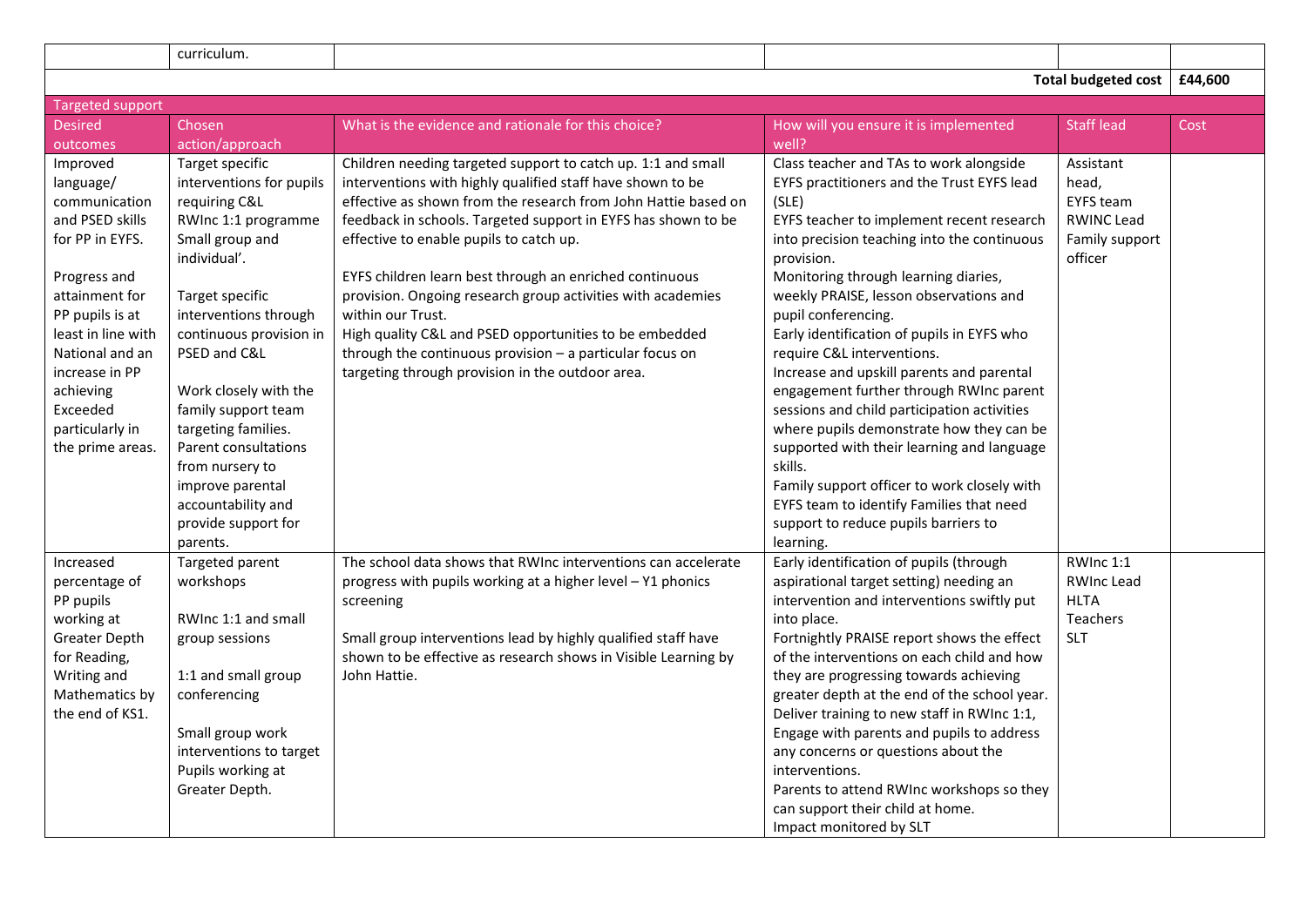| Increased       | Year 5 phonic            | Sound training was implemented as a result of visits to PP award   | Early identification of pupils needing an                        | Sound trainer       |         |
|-----------------|--------------------------|--------------------------------------------------------------------|------------------------------------------------------------------|---------------------|---------|
| percentage of   | intervention for PP      | winner 2014 and 2015. Sound training is designed to boost          | intervention and interventions swiftly put                       | Thrive              |         |
| PP pupils       | pupils - sound training. | vocabulary development and literacy skills with sustained          | into place.                                                      | practitioner        |         |
| working at      |                          | improvements in reading ages.                                      | Fortnightly PRAISE report shows the effect                       | <b>SLT</b>          |         |
| Greater Depth   | 1:1 and small group      | RWInc 1:1 support for fluency in reading                           | of the interventions on each child.                              |                     |         |
| for writing by  | conferencing.            |                                                                    | Deliver training to new staff in RWInc 1:1,                      |                     |         |
| the end of KS2. |                          | Two academies within our Trust were part of the Babcock project    | Counting to Calculate and investment in                          |                     |         |
|                 | Pre teaching             | which explored how vulnerable children could be supported to       | pre-teaching.                                                    |                     |         |
| Increased       | interventions planned    | be active and influential participants in maths lessons, accessing | Engage with parents and pupils to address                        |                     |         |
| percentage of   | across KS2               | age-appropriate mathematics, through the use of pre-teaching in    | any concerns or questions about the                              |                     |         |
| PP pupils       |                          | advance of maths lessons and assigning competence within           | interventions.                                                   |                     |         |
| working at      | Further staff training   | maths lessons. '                                                   | Parents to attend RWInc workshops so they                        |                     |         |
| expected for    | on pre teaching for      | The impact has been extraordinary. We have had the privilege of    | can support their child at home.                                 |                     |         |
| reading,        | new teachers to          | witnessing teachers change children's lives through this project.  | Impact monitored by SLT                                          |                     |         |
| mathematics     | ensure more pupils       | Children who had no belief in themselves as learners in            | THRIVE trained practitioner to work with                         |                     |         |
| and EGPS by the | achieve ARE in maths     | mathematics now believe in themselves, and are actively involved   | pupils one day per week (from Ella combe).                       |                     |         |
| end of KS2      | and reading.             | in their own learning and in the learning of others' - Maths       |                                                                  |                     |         |
|                 |                          | Adviser                                                            | Pupils targeted for EXS or Greater depth -                       |                     |         |
|                 | Targeted specific        |                                                                    | progress to be monitored and regularly                           |                     |         |
|                 | interventions to close   | Some PP pupils need targeted support to catch up. We use           | reviewed - through PRAISE                                        |                     |         |
|                 | the gaps in reading,     | specialist HLTAs and Year 6 teachers to offer a range of small     |                                                                  |                     |         |
|                 | writing, EGPS and        | group bespoke interventions during breakfast and after school      | Increased percentage of pp pupils working                        |                     |         |
|                 | mathematics.             | club which have proven extremely successful by accelerating        | at GD in writing.                                                |                     |         |
|                 |                          | attainment and progress at the end of ks2 - small group            |                                                                  |                     |         |
|                 | Small group work         | interventions lead by highly qualified staff have shown to be      | PP pupils targeted for Greater Depth:                            |                     |         |
|                 | through the Counting     | effective as research shows in Visible Learning by John Hattie.    | Reading 29%<br>Writing 24%<br><b>EGPS 29%</b><br>Mathematics 29% |                     |         |
|                 | to Calculate             |                                                                    |                                                                  |                     |         |
|                 | programme. Write         | THRIVE sessions to support pupils with social, emotional and       |                                                                  |                     |         |
|                 | away and                 | behaviour needs.                                                   |                                                                  |                     |         |
|                 | Success in arithmetic    |                                                                    |                                                                  |                     |         |
|                 | programme.               |                                                                    |                                                                  |                     |         |
|                 |                          |                                                                    |                                                                  |                     |         |
|                 | Early morning/after      |                                                                    |                                                                  |                     |         |
|                 | school interventions.    |                                                                    |                                                                  |                     |         |
|                 | Easter school and PGL    |                                                                    |                                                                  |                     |         |
|                 | residential prior to     |                                                                    |                                                                  |                     |         |
|                 | SATs                     |                                                                    |                                                                  |                     |         |
|                 | 1:1 and small group      |                                                                    |                                                                  |                     |         |
|                 | THRIVE sessions.         |                                                                    |                                                                  |                     |         |
|                 |                          |                                                                    |                                                                  | Total Budgeted cost | LAS 200 |

**Total Budgeted cost £43,200**

Other approaches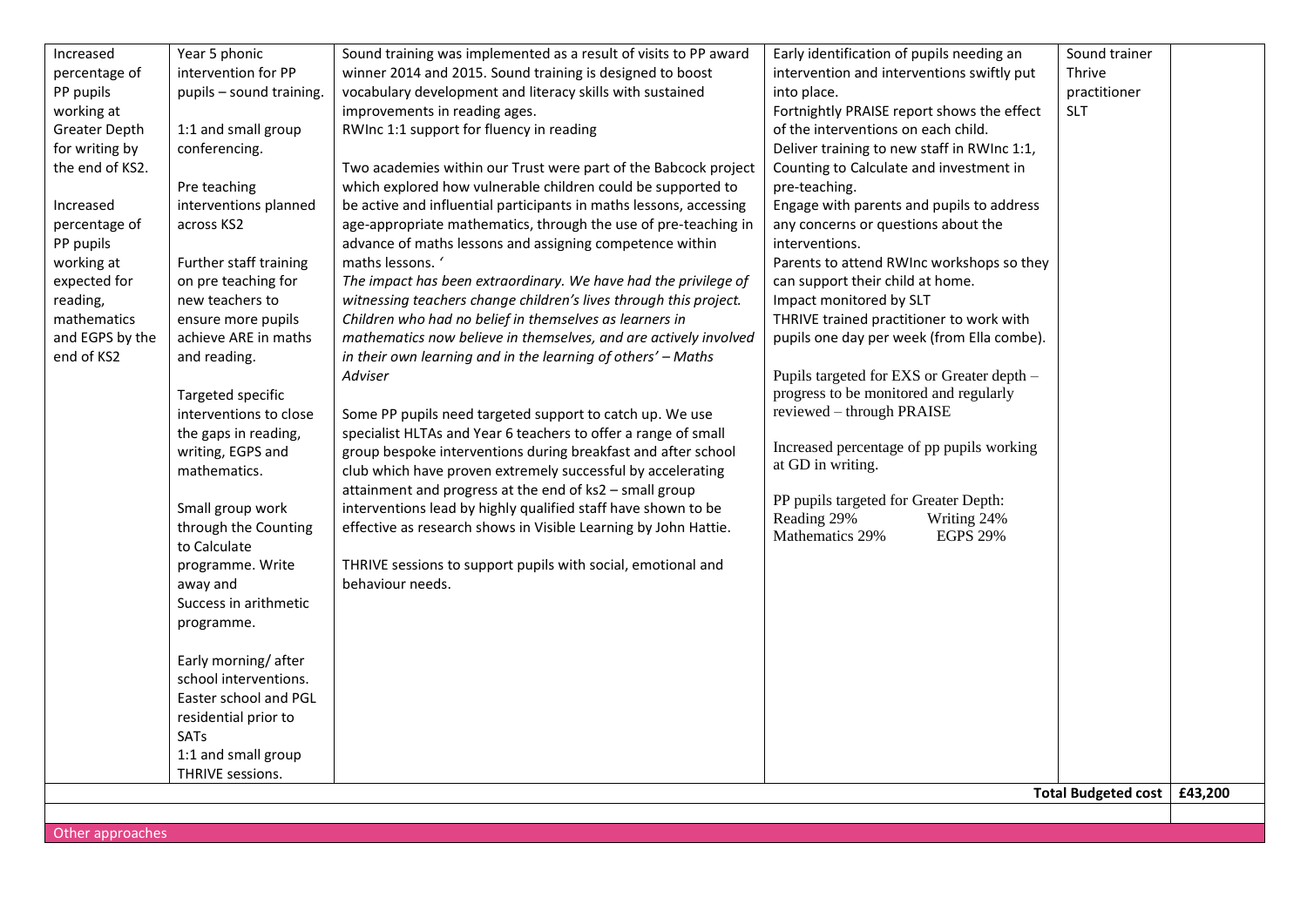| <b>Desired</b><br>outcomes                                                                              | Chosen<br>action/approach                                                                                                                                                                                                                                                                                                                                                                                                                                                                                                                                                                                                                                                                                                                                                                       | What is the evidence and rationale for this choice?                                                                                                                                                                                                                                                                                                                                                                                                                                                                                                                                                                                                                                                                                                                                                                                                                                                                                                                                                                                                                                                                                                       | How will you ensure it is implemented<br>well?                                                                                                                                                                                                                                                                                                                                                                                                                                                                                                                                                                                                                                     | <b>Staff lead</b>                                                                     | When will<br>you review<br>implement<br>action? |
|---------------------------------------------------------------------------------------------------------|-------------------------------------------------------------------------------------------------------------------------------------------------------------------------------------------------------------------------------------------------------------------------------------------------------------------------------------------------------------------------------------------------------------------------------------------------------------------------------------------------------------------------------------------------------------------------------------------------------------------------------------------------------------------------------------------------------------------------------------------------------------------------------------------------|-----------------------------------------------------------------------------------------------------------------------------------------------------------------------------------------------------------------------------------------------------------------------------------------------------------------------------------------------------------------------------------------------------------------------------------------------------------------------------------------------------------------------------------------------------------------------------------------------------------------------------------------------------------------------------------------------------------------------------------------------------------------------------------------------------------------------------------------------------------------------------------------------------------------------------------------------------------------------------------------------------------------------------------------------------------------------------------------------------------------------------------------------------------|------------------------------------------------------------------------------------------------------------------------------------------------------------------------------------------------------------------------------------------------------------------------------------------------------------------------------------------------------------------------------------------------------------------------------------------------------------------------------------------------------------------------------------------------------------------------------------------------------------------------------------------------------------------------------------|---------------------------------------------------------------------------------------|-------------------------------------------------|
| To ensure<br>increased<br>attendance rates<br>for targeted<br>pupils eligible<br>for PP (Target<br>98%) | Head of Academy to<br>work with attendance<br>officer, Safeguarding<br>Lead and Family<br>Support Team to<br>monitor pupils and<br>follow up quickly on<br>absences. Involve LA<br>where necessary.<br>Gain support from<br>School Nurse and<br>signpost parents.<br>Link parents with<br>outside agencies<br>Clear messages and<br>information given out<br>from office following<br>Absence and<br><b>Attendance Policy</b><br>Discussions with<br>parents about future<br>absence requests and<br>where they stand with<br>the Government and<br>Local Authority<br>Attendance forum with<br><b>MAT Attendance</b><br>Forum with MAT<br>administrators<br>Invite guest speakers<br>e.g. Devon Attendance<br>Lead, Evie Semmens to<br>discuss PP children and<br>impact of good<br>attendance | The attendance for Pupils eligible for PP at the end of the<br>academic year was 95.41% which was higher than the previous<br>year. The attendance for All pupils was 96.6%<br>Research shows that attending school regularly and on time has a<br>positive impact on learning, progress and therefore the best life<br>chances for our pupils.<br>Attendance and punctuality must be the highest they possibly<br>can be in order to prepare our children for their future adult life.<br>In line with the Government and Local Authority Guidelines, we<br>expect all our students to maintain an attendance level of 96.4%<br>and above.<br>'Breakfast restores glucose levels, an essential carbohydrate that<br>is needed for the brain to function. Many studies have shown<br>how eating breakfast can improve memory and concentration<br>levels and it can also make us happier as it can improve mood<br>and lower stress levels. In studies amongst children, breakfast<br>can improve attainment, behaviour and has been linked to<br>improved grades. Just like any other organ in the body, the brain<br>needs energy to work at i's best!' | The percentage of pupils achieving<br>attendance badges and certificates at the<br>end of each term is increasing.<br>Attendance officer to produce weekly<br>breakdown of attendance for vulnerable<br>groups.<br>Fortnightly attendance report is analysed<br>and pupil premium data along with all<br>other groups is reported weekly to SLT and<br>half termly to local governance.<br>Half termly attendance report including<br>Persistent Absentees.<br>It is the responsibility of everyone school<br>community - parents, staff, pupils and<br>governors to ensure they achieve this.<br>Therefore, we monitor and review the<br>attendance of all our pupils constantly. | <b>HOA</b><br>Family support<br>officer<br>Safeguarding<br>lead<br>Attendance<br>lead |                                                 |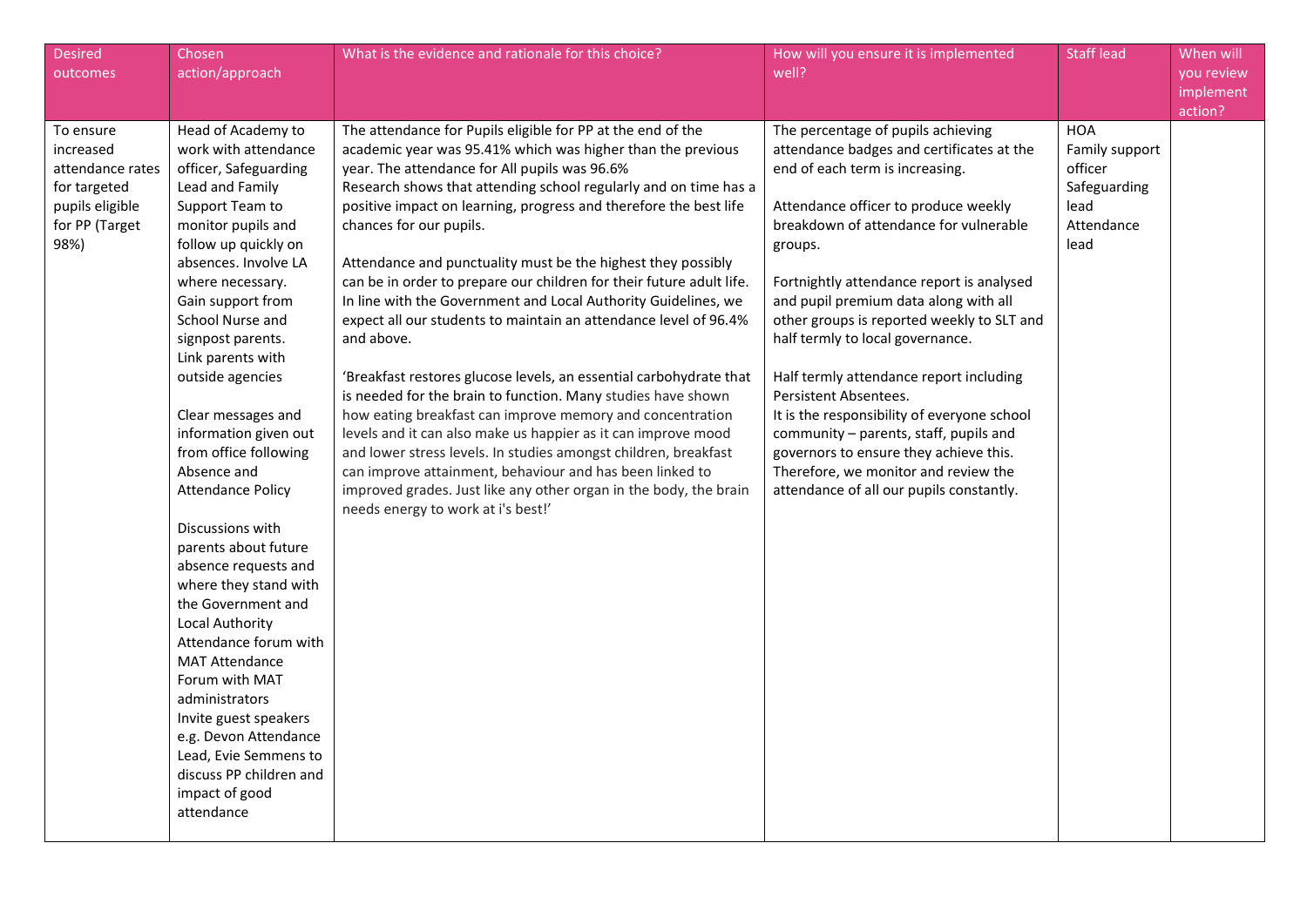| Total Budgeted cost   £30,280 |  |  |  |  |
|-------------------------------|--|--|--|--|
|                               |  |  |  |  |
| breakfast club                |  |  |  |  |
| provision and SATs            |  |  |  |  |
| <b>Breakfast Club</b>         |  |  |  |  |
| families                      |  |  |  |  |
| for all class and             |  |  |  |  |
| <b>Celebration Breakfasts</b> |  |  |  |  |
| investment in                 |  |  |  |  |
| Continue to                   |  |  |  |  |
| and action accordingly.       |  |  |  |  |
| from previous years           |  |  |  |  |
| Monitor PA children           |  |  |  |  |
|                               |  |  |  |  |

| 6. Review of expenditure    |                                      |                                                                          |                                                         |  |  |
|-----------------------------|--------------------------------------|--------------------------------------------------------------------------|---------------------------------------------------------|--|--|
| <b>Academic Year</b>        | $2018 - 2019$                        | £114,840                                                                 |                                                         |  |  |
|                             |                                      |                                                                          |                                                         |  |  |
| Quality of teaching for all |                                      |                                                                          |                                                         |  |  |
| <b>Desired outcomes</b>     | Chosen action/approach               | End of year impact                                                       | Lessons learned                                         |  |  |
| Continue to                 | To further embed CPD on high quality | 83% of all pupils achieved a Good Level of Development (GLD) with 80%    | Continue to focus on 'higher attaining' pupils and      |  |  |
| secure                      | feedback. Teaching to the top and    | of pupils eligible for Pupil premium (PP) achieved a Good Level of       | 'higher attaining' PP. Children continue to come into   |  |  |
| achievement in              | scaffolding down using pre-teaching. | Development.                                                             | school below where we expected them to be               |  |  |
| the Prime areas             |                                      | Outcomes show that the gaps are closing between those eligible and all   | specifically in terms of communication and language     |  |  |
| (C&L and PSED)              | Continue to deploy careful use of    | pupils:                                                                  | and PSED.                                               |  |  |
| for PP in EYFS.             | targeted individual attention,       | Reading for All 89% compared with 80% PP;                                | Targeted focus on identifying those who are at risk of  |  |  |
| Progress and                | challenge and feedback to children   | Writing for All 86% compared with 80% PP;                                | not converting working at ARE to working into           |  |  |
| attainment for PP           | through the deployment of highly     | Mathematics 86% compared with 80% PP                                     | exceeding at the end of the EYFS.                       |  |  |
| pupils is at least in       | skilled staff.                       |                                                                          | We have identified Pupils eligible for pupil premium in |  |  |
| line with National          |                                      | In C&L 90% of Pupils eligible for pupil premium achieved ELG which was I | the nursery.                                            |  |  |
| and an increase in          | Ongoing staff training on delivering | line with All pupils at 91%                                              | (Lessons learned have fed into desired outcomes and     |  |  |
| PP achieving                | RWInc programme (through weekly      | On entry (Autumn 2018) only 22% of pupils eligible for PP achieved age   | chosen action/approaches for 2019-20)                   |  |  |
| Exceeded.                   | masterclasses and external           | related expectations and made significant improvement by leaving EYFS    |                                                         |  |  |
|                             | Development Days and bespoke         | at 90% achieving GLD.                                                    |                                                         |  |  |
|                             | training)                            | On entry (Autumn 2018) only 2% of PP achieved age related expectation    |                                                         |  |  |
|                             |                                      | in PSED however 90% achieved ARE at the end of EYFS.                     |                                                         |  |  |
|                             | Ongoing staff training on developing |                                                                          |                                                         |  |  |
|                             | oracy and developing PSED in EYFS    |                                                                          |                                                         |  |  |
|                             | from the Trust SLE                   |                                                                          |                                                         |  |  |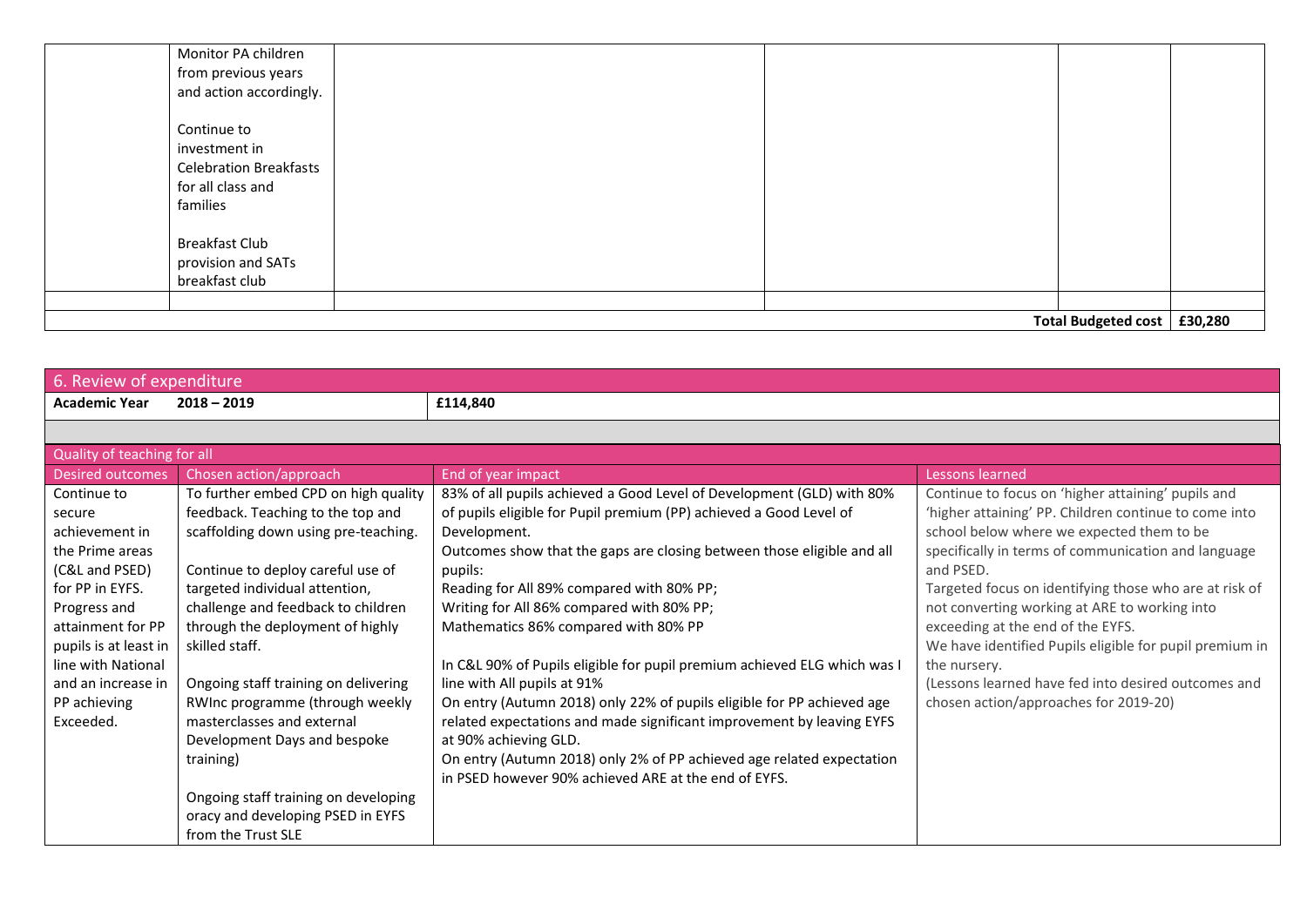| At the end of KS1,<br>the gap continues<br>to close between<br>Pupil Premium<br>and All Pupils in<br>Writing and<br>remains closed<br>between Pupil<br><b>Premium Pupils</b><br>and All Pupils in<br>Reading and<br>Maths | Further embed CPD on high quality<br>feedback, the writing sequence,<br>modelling writing and pedagogy of<br>writing.<br>Careful use of targeted individual<br>attention, challenge and feedback to<br>children through the deployment of<br>highly skilled staff.<br>Ongoing staff training on delivering<br>RWInc programme (through weekly<br>masterclasses and external<br>Development Days and bespoke<br>training)<br>Implementation of<br>MathsNoProblem! throughout KS1 | 98% of All pupils achieved the expected standard in the Phonics Screening<br>Check with 92% (11/12) of pupils eligible for pupil premium achieving the<br>expected standard.<br>At the end of Key Stage one:<br><b>Reading:</b><br>84% All pupils achieved expected compared with 89% PP pupils<br>Writing:<br>77% All pupils achieved expected compared with 78% PP pupils<br><b>Mathematics:</b><br>84% All pupils achieved expected compare with 89% PP pupils<br>Pupil premium attainment was higher than National average expectations<br>in Reading, writing and Maths and compared to All pupils at Warberry CE<br>Academy.<br>No gaps in Pupil premium at the end of KS1<br>However, there were PP gaps for pupils achieving Greater Depth at the<br>end of KS1 in Reading, writing and maths.<br><b>Reading:</b><br>The percentage of All pupils achieving GD was 26% compare to PP 11%<br>Writing: |            |                                                                                                           | We need to ensure that we increase the percentage of<br>Pupils (eligible for Pupil premium funding) achieving<br>Greater Depth in Mathematics with a focus on<br>Reading, writing so that they are at least in line with<br>National and All pupils at the end of KS1.<br>(Lessons learned have fed into desired outcomes and<br>chosen action/approach for 2019-2020)<br>To continue to plan training for new practitioners for<br>RWInc and Maths No Problem earlier in the academic<br>year.<br>To ensure ongoing training and development days<br>through master classes, train the trainer and<br>development days in RWInc, whole class reading and<br>Maths No Problem. |
|---------------------------------------------------------------------------------------------------------------------------------------------------------------------------------------------------------------------------|---------------------------------------------------------------------------------------------------------------------------------------------------------------------------------------------------------------------------------------------------------------------------------------------------------------------------------------------------------------------------------------------------------------------------------------------------------------------------------|--------------------------------------------------------------------------------------------------------------------------------------------------------------------------------------------------------------------------------------------------------------------------------------------------------------------------------------------------------------------------------------------------------------------------------------------------------------------------------------------------------------------------------------------------------------------------------------------------------------------------------------------------------------------------------------------------------------------------------------------------------------------------------------------------------------------------------------------------------------------------------------------------------------|------------|-----------------------------------------------------------------------------------------------------------|--------------------------------------------------------------------------------------------------------------------------------------------------------------------------------------------------------------------------------------------------------------------------------------------------------------------------------------------------------------------------------------------------------------------------------------------------------------------------------------------------------------------------------------------------------------------------------------------------------------------------------------------------------------------------------|
|                                                                                                                                                                                                                           |                                                                                                                                                                                                                                                                                                                                                                                                                                                                                 | The percentage of All pupils achieving GD was 19% compare to PP 11%<br><b>Mathematics:</b>                                                                                                                                                                                                                                                                                                                                                                                                                                                                                                                                                                                                                                                                                                                                                                                                                   |            |                                                                                                           |                                                                                                                                                                                                                                                                                                                                                                                                                                                                                                                                                                                                                                                                                |
|                                                                                                                                                                                                                           |                                                                                                                                                                                                                                                                                                                                                                                                                                                                                 | The percentage of All pupils achieving GD was 26% compare to PP 22%                                                                                                                                                                                                                                                                                                                                                                                                                                                                                                                                                                                                                                                                                                                                                                                                                                          |            |                                                                                                           |                                                                                                                                                                                                                                                                                                                                                                                                                                                                                                                                                                                                                                                                                |
| Higher rates of                                                                                                                                                                                                           | Planned CPD on high quality                                                                                                                                                                                                                                                                                                                                                                                                                                                     | All pupils at end of KS2 Progress:                                                                                                                                                                                                                                                                                                                                                                                                                                                                                                                                                                                                                                                                                                                                                                                                                                                                           |            |                                                                                                           | To ensure that whole class reading approach is                                                                                                                                                                                                                                                                                                                                                                                                                                                                                                                                                                                                                                 |
| progress in                                                                                                                                                                                                               | feedback.                                                                                                                                                                                                                                                                                                                                                                                                                                                                       | Reading 1.9 (sig+) Writing 3.2 (sig+) Mathematics 1.9 (sig+)<br>Progress at the end of KS2 for Pupils eligible for Pupil premium:                                                                                                                                                                                                                                                                                                                                                                                                                                                                                                                                                                                                                                                                                                                                                                            |            |                                                                                                           | embedded across the school.                                                                                                                                                                                                                                                                                                                                                                                                                                                                                                                                                                                                                                                    |
| Writing and                                                                                                                                                                                                               |                                                                                                                                                                                                                                                                                                                                                                                                                                                                                 |                                                                                                                                                                                                                                                                                                                                                                                                                                                                                                                                                                                                                                                                                                                                                                                                                                                                                                              |            |                                                                                                           |                                                                                                                                                                                                                                                                                                                                                                                                                                                                                                                                                                                                                                                                                |
| Maths at the end<br>of KS2 and those                                                                                                                                                                                      | Planned training - teaching school -<br>raising attainment in' writing.                                                                                                                                                                                                                                                                                                                                                                                                         | R2.22<br>W3.46<br>M2.90                                                                                                                                                                                                                                                                                                                                                                                                                                                                                                                                                                                                                                                                                                                                                                                                                                                                                      |            | Targeted approach resulted in impact, whole staff,<br>targeted CPD. Research and findings feedback to all |                                                                                                                                                                                                                                                                                                                                                                                                                                                                                                                                                                                                                                                                                |
| for pupils eligible                                                                                                                                                                                                       |                                                                                                                                                                                                                                                                                                                                                                                                                                                                                 |                                                                                                                                                                                                                                                                                                                                                                                                                                                                                                                                                                                                                                                                                                                                                                                                                                                                                                              |            |                                                                                                           | staff from visits from PP champion schools.                                                                                                                                                                                                                                                                                                                                                                                                                                                                                                                                                                                                                                    |
| for Pupil Premium                                                                                                                                                                                                         | Breakfast club for Year 6 pupils                                                                                                                                                                                                                                                                                                                                                                                                                                                | <b>Writing EXS</b>                                                                                                                                                                                                                                                                                                                                                                                                                                                                                                                                                                                                                                                                                                                                                                                                                                                                                           | Warberry   |                                                                                                           |                                                                                                                                                                                                                                                                                                                                                                                                                                                                                                                                                                                                                                                                                |
| to ensure gap                                                                                                                                                                                                             | targeted for Expected Standard                                                                                                                                                                                                                                                                                                                                                                                                                                                  | All (53)                                                                                                                                                                                                                                                                                                                                                                                                                                                                                                                                                                                                                                                                                                                                                                                                                                                                                                     | 89% (N78%) |                                                                                                           | All teaching staff regularly evaluating the Pupil                                                                                                                                                                                                                                                                                                                                                                                                                                                                                                                                                                                                                              |
| remains closed.                                                                                                                                                                                                           | Greater Depth (those identified as                                                                                                                                                                                                                                                                                                                                                                                                                                              | PP (18)                                                                                                                                                                                                                                                                                                                                                                                                                                                                                                                                                                                                                                                                                                                                                                                                                                                                                                      | 94% (N83%) |                                                                                                           | premium barrier analysis to ensure barriers for all PP                                                                                                                                                                                                                                                                                                                                                                                                                                                                                                                                                                                                                         |
|                                                                                                                                                                                                                           | targeted for Greater Depth receiving                                                                                                                                                                                                                                                                                                                                                                                                                                            |                                                                                                                                                                                                                                                                                                                                                                                                                                                                                                                                                                                                                                                                                                                                                                                                                                                                                                              |            |                                                                                                           | pupils are at least reduced.                                                                                                                                                                                                                                                                                                                                                                                                                                                                                                                                                                                                                                                   |
| Ensure that gap                                                                                                                                                                                                           | targeted teaching from September)                                                                                                                                                                                                                                                                                                                                                                                                                                               | <b>Reading EXS</b>                                                                                                                                                                                                                                                                                                                                                                                                                                                                                                                                                                                                                                                                                                                                                                                                                                                                                           | Warberry   |                                                                                                           |                                                                                                                                                                                                                                                                                                                                                                                                                                                                                                                                                                                                                                                                                |
| remains closed in                                                                                                                                                                                                         |                                                                                                                                                                                                                                                                                                                                                                                                                                                                                 |                                                                                                                                                                                                                                                                                                                                                                                                                                                                                                                                                                                                                                                                                                                                                                                                                                                                                                              |            |                                                                                                           | Next year, work alongside our LAP academies to share                                                                                                                                                                                                                                                                                                                                                                                                                                                                                                                                                                                                                           |
| attainment for                                                                                                                                                                                                            | Pupils targeted for EXS or Greater                                                                                                                                                                                                                                                                                                                                                                                                                                              | All                                                                                                                                                                                                                                                                                                                                                                                                                                                                                                                                                                                                                                                                                                                                                                                                                                                                                                          | 77% (N75%) |                                                                                                           | best practice and to learn from their research and                                                                                                                                                                                                                                                                                                                                                                                                                                                                                                                                                                                                                             |
| Pupils eligible for                                                                                                                                                                                                       | depth - progress regularly reviewed.                                                                                                                                                                                                                                                                                                                                                                                                                                            | PP                                                                                                                                                                                                                                                                                                                                                                                                                                                                                                                                                                                                                                                                                                                                                                                                                                                                                                           | 72% (N80%) |                                                                                                           | visits to recent pupil premium champion schools.                                                                                                                                                                                                                                                                                                                                                                                                                                                                                                                                                                                                                               |
| Pupil premium in                                                                                                                                                                                                          |                                                                                                                                                                                                                                                                                                                                                                                                                                                                                 | <b>Mathematics EXS</b>                                                                                                                                                                                                                                                                                                                                                                                                                                                                                                                                                                                                                                                                                                                                                                                                                                                                                       | Warberry   |                                                                                                           |                                                                                                                                                                                                                                                                                                                                                                                                                                                                                                                                                                                                                                                                                |
| Reading, Writing                                                                                                                                                                                                          | Pupils (identified as high prior                                                                                                                                                                                                                                                                                                                                                                                                                                                | All                                                                                                                                                                                                                                                                                                                                                                                                                                                                                                                                                                                                                                                                                                                                                                                                                                                                                                          | 89% (N76%) |                                                                                                           | (Lessons learned have fed into the desired outcomes                                                                                                                                                                                                                                                                                                                                                                                                                                                                                                                                                                                                                            |
| and Maths at the<br>end of KS2                                                                                                                                                                                            | attaining) targeted for Greater Depth<br>- progress regularly reviewed against                                                                                                                                                                                                                                                                                                                                                                                                  |                                                                                                                                                                                                                                                                                                                                                                                                                                                                                                                                                                                                                                                                                                                                                                                                                                                                                                              |            |                                                                                                           | and chosen action/approaches for 2019-20)<br>To ensure that PP pupils achieve at least in                                                                                                                                                                                                                                                                                                                                                                                                                                                                                                                                                                                      |
|                                                                                                                                                                                                                           | Greater Depth.                                                                                                                                                                                                                                                                                                                                                                                                                                                                  | PP                                                                                                                                                                                                                                                                                                                                                                                                                                                                                                                                                                                                                                                                                                                                                                                                                                                                                                           | 83% (N81%) |                                                                                                           | line with National expectations in reading and                                                                                                                                                                                                                                                                                                                                                                                                                                                                                                                                                                                                                                 |
|                                                                                                                                                                                                                           |                                                                                                                                                                                                                                                                                                                                                                                                                                                                                 |                                                                                                                                                                                                                                                                                                                                                                                                                                                                                                                                                                                                                                                                                                                                                                                                                                                                                                              |            |                                                                                                           |                                                                                                                                                                                                                                                                                                                                                                                                                                                                                                                                                                                                                                                                                |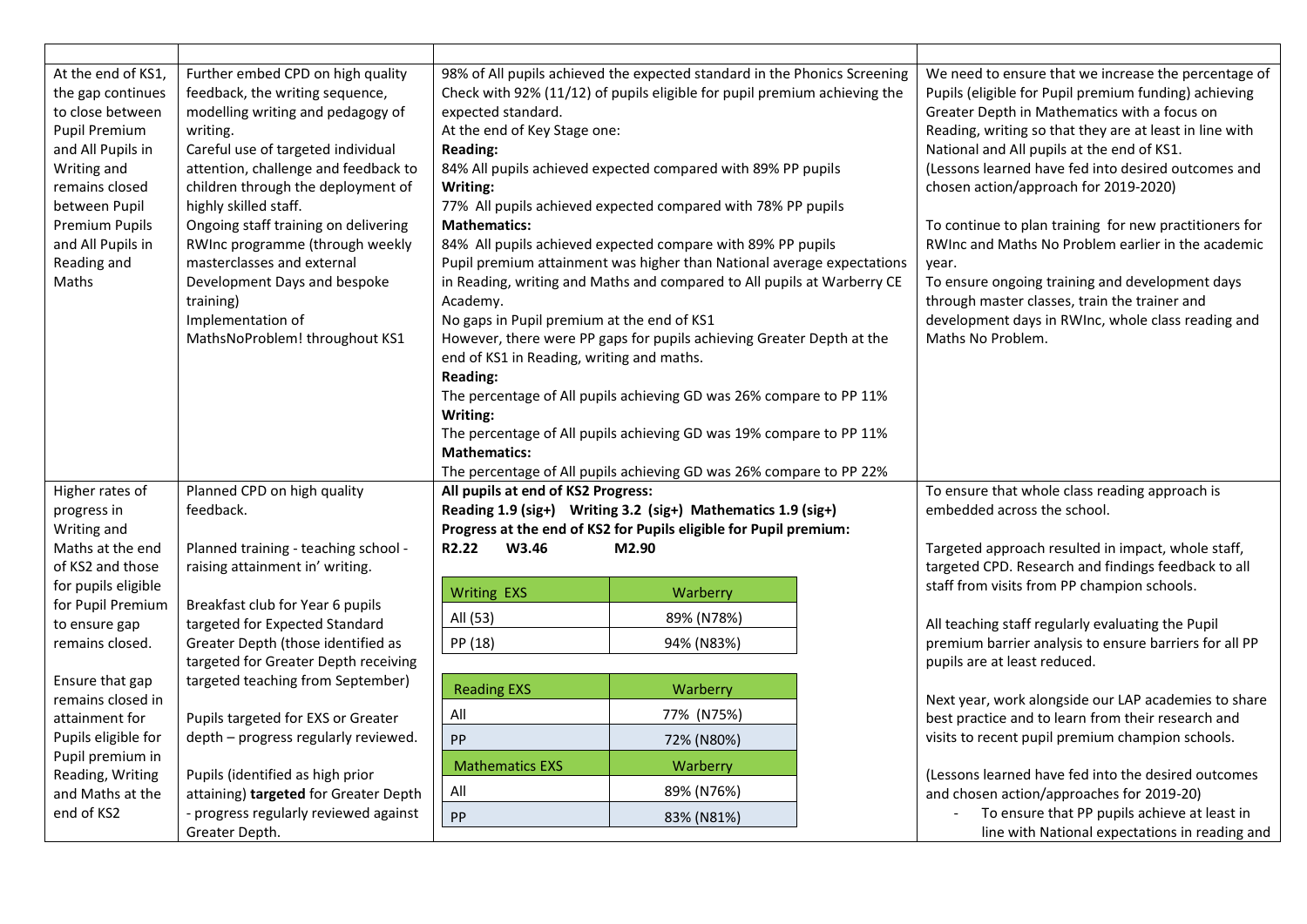| Numbers of                                                 |                                                                              | EGPS EXS                                                               | Warberry                                                              |                                               | EGPS at EXS at the end of KS2                                                              |
|------------------------------------------------------------|------------------------------------------------------------------------------|------------------------------------------------------------------------|-----------------------------------------------------------------------|-----------------------------------------------|--------------------------------------------------------------------------------------------|
| children achieving<br><b>Greater Depth</b><br>increases in | Lead indicators are monitored and<br>acted upon weekly.<br>Implementation of | All                                                                    | 77% (N78%)                                                            |                                               | To ensure that PP pupils achieve at least in<br>line with all pupils at the end of KS2 in  |
|                                                            |                                                                              | PP                                                                     | 78% (N82%)                                                            |                                               | <b>Reading and Mathematics</b>                                                             |
| Writing and gap                                            | MathsNoProblem! Into Y4 and Y5                                               | <b>RWM combined EXS</b>                                                | Warberry                                                              |                                               | To ensure that PP pupils achieve at least in                                               |
| remains closed<br>between eligible                         | (CPD for teaching staff)                                                     | All                                                                    | 70% (N64%)                                                            |                                               | line with National expectations and all pupils<br>at the end of KS2 in Writing and EGPS at |
| and non-eligible                                           |                                                                              | ${\sf PP}$                                                             | 72% (N70%)                                                            |                                               | Greater depth.                                                                             |
| pupils at Greater                                          |                                                                              |                                                                        |                                                                       |                                               |                                                                                            |
| Depth in Reading<br>and Maths.                             |                                                                              | Writing                                                                | Warberry                                                              |                                               |                                                                                            |
|                                                            |                                                                              | All (GD)                                                               | (15) 28% (N20%)                                                       |                                               |                                                                                            |
|                                                            |                                                                              | ${\sf PP}$                                                             | (4) 22% (N24%)                                                        |                                               |                                                                                            |
|                                                            |                                                                              |                                                                        |                                                                       |                                               |                                                                                            |
|                                                            |                                                                              | Reading                                                                | Warberry                                                              |                                               |                                                                                            |
|                                                            |                                                                              | All (GD)                                                               | 28% (N 28%)                                                           |                                               |                                                                                            |
|                                                            |                                                                              | PP                                                                     | 33% (N33%)                                                            |                                               |                                                                                            |
|                                                            |                                                                              |                                                                        |                                                                       |                                               |                                                                                            |
|                                                            |                                                                              | Maths                                                                  | Warberry                                                              |                                               |                                                                                            |
|                                                            |                                                                              | All (GD)                                                               | 26% (N24%)                                                            |                                               |                                                                                            |
|                                                            |                                                                              | PP                                                                     | 39% (N28%)                                                            |                                               |                                                                                            |
|                                                            |                                                                              |                                                                        |                                                                       |                                               |                                                                                            |
|                                                            |                                                                              | <b>EGPS</b>                                                            | Warberry                                                              |                                               |                                                                                            |
|                                                            |                                                                              | All (GD)                                                               | 34% (N34%)                                                            |                                               |                                                                                            |
|                                                            |                                                                              | PP                                                                     | 33% (N39%)                                                            |                                               |                                                                                            |
|                                                            |                                                                              | RWM (GD)                                                               | Warberry                                                              |                                               |                                                                                            |
|                                                            |                                                                              | All                                                                    | 13% (N10%)                                                            |                                               |                                                                                            |
|                                                            |                                                                              | PP                                                                     | 11% (N12%)                                                            |                                               |                                                                                            |
|                                                            |                                                                              |                                                                        |                                                                       |                                               |                                                                                            |
|                                                            |                                                                              |                                                                        |                                                                       |                                               |                                                                                            |
| <b>Targeted support</b><br><b>Desired outcomes</b>         | Chosen action/approach                                                       | End of year impact                                                     |                                                                       |                                               | Lessons learned                                                                            |
| Continue to                                                | RWInc 1:1 programme                                                          |                                                                        | 83% of all pupils achieved a Good Level of Development (GLD) with 80% |                                               | We have identified Pupils eligible for pupil premium in                                    |
| secure                                                     | Small group and individual's targeted                                        |                                                                        | of pupils eligible for Pupil premium (PP) achieved a Good Level of    |                                               | the nursery and targeted support for C&L and PSED                                          |
| achievement in                                             | with additional interventions                                                | Development.                                                           |                                                                       |                                               | has been put into place. This will continue in the next                                    |
| C&L,PD and PSED                                            | delivered through continuous                                                 | Outcomes show that the gaps are closing between those eligible and all |                                                                       | academic year to ensure barriers are reduced. |                                                                                            |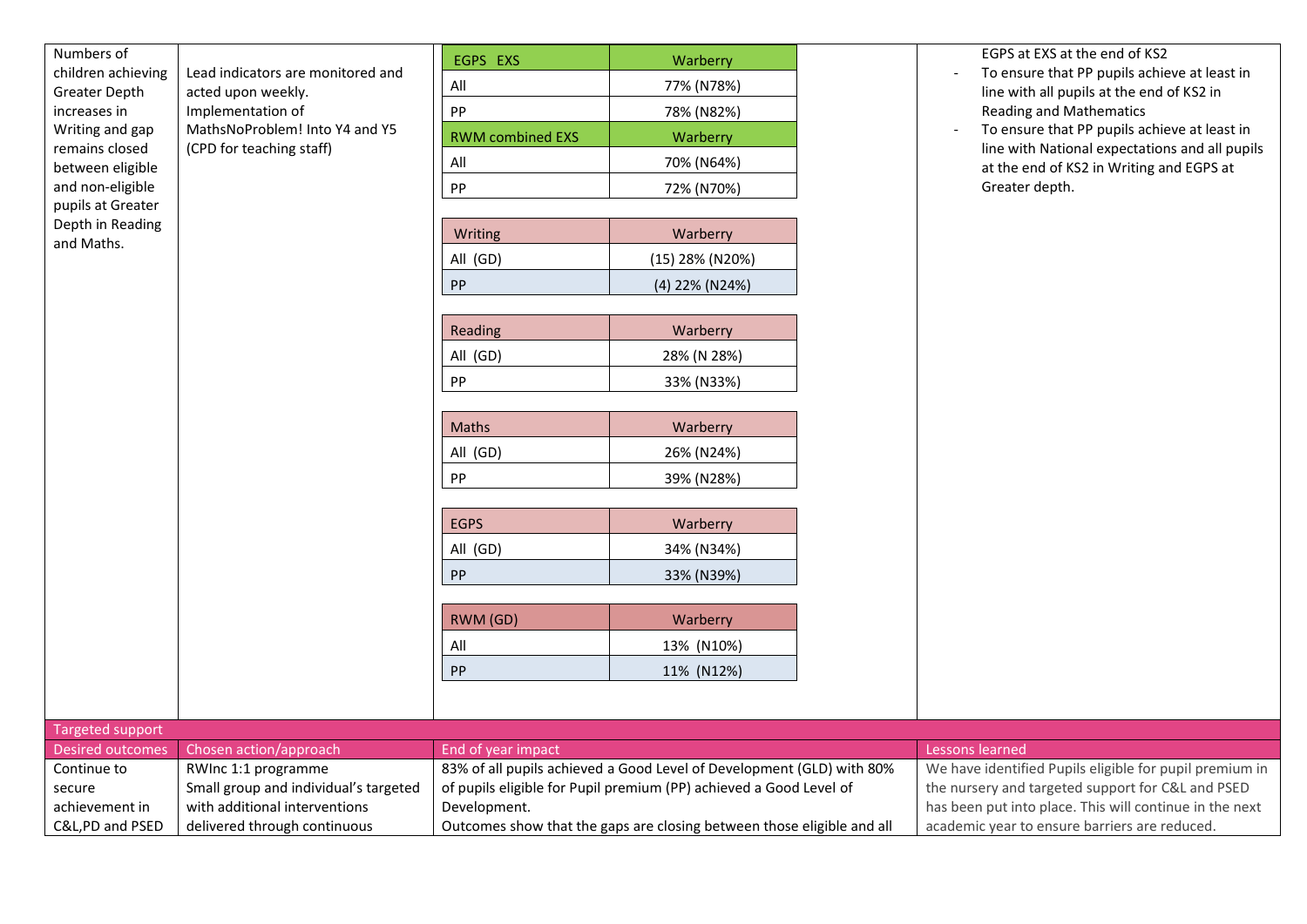| for PP in EYFS.          | provision in PSED and C&L            | pupils:                                                                   |                                                         |
|--------------------------|--------------------------------------|---------------------------------------------------------------------------|---------------------------------------------------------|
| Progress and             |                                      | Reading for All 89% compared with 80% PP;                                 | To continue to target vulnerable parents so that they   |
| attainment for PP        | Ongoing research group activities    | Writing for All 86% compared with 80% PP;                                 | get the support that they need.                         |
| pupils is in line        | across the Trust to enrich writing   | Mathematics 86% compared with 80% PP                                      | To ensure that we continue to offer creches,            |
| with Nationals if        | experiences for pupil premium pupils |                                                                           | workshops and targeted audiences so that parents can    |
| not better with          | in writing.                          | In C&L 90% of Pupils eligible for pupil premium achieved ELG which was I  | come to parents evening and workshops to support        |
| gap remaining            |                                      | line with All pupils at 91%                                               | their child at home.                                    |
| closed.                  | Work closely with the family support | On entry (Autumn 2018) only 22% of pupils eligible for PP achieved age    |                                                         |
|                          | team targeting families.             | related expectations and made significant improvement by leaving EYFS     |                                                         |
|                          |                                      | at 90% achieving GLD.                                                     |                                                         |
|                          |                                      | On entry (Autumn 2018) only 2% of PP achieved age related expectation     |                                                         |
|                          |                                      | in PSED however 90% achieved ARE at the end of EYFS.                      |                                                         |
|                          |                                      | We know that early intervention and engagement with families is key.      |                                                         |
|                          |                                      | This year we have ensured that all our parents know that we have a        |                                                         |
|                          |                                      | parent support team and how they can be supported. Each Friday we         |                                                         |
|                          |                                      | hold a parent breakfast morning with our parent support worker leading    |                                                         |
|                          |                                      | this and this has increased the number of parents that she now works      |                                                         |
|                          |                                      | with.                                                                     |                                                         |
|                          |                                      | Parents have been signposted to specific workshops that we have held at   |                                                         |
|                          |                                      | Ellacombe (within our Trust) such as understanding your child's mental    |                                                         |
|                          |                                      | health.                                                                   |                                                         |
| At the end of KS1        | RWInc 1:1 sessions and daily 'pinny' | 98% of All pupils achieved the expected standard in the Phonics Screening | We need to ensure that we increase the percentage of    |
| the gap closes           | time.                                | Check with 92% (11/12) of pupils eligible for pupil premium achieving the | Pupils (eligible for Pupil premium funding) achieving   |
| even further             | Targeted parent workshops.           | expected standard.                                                        | Greater Depth in Mathematics with a focus on            |
| between Pupil            |                                      | At the end of Key Stage one:                                              | Reading, writing so that they are at least in line with |
| Premium and All          | Small group work through the         | Reading: 84% All pupils achieved expected compared with 89% PP pupils     | National and All pupils at the end of KS1.              |
| <b>Pupils in Writing</b> | Counting to Calculate programme,     | Writing: 77% All pupils achieved expected compared with 78% PP pupils     | (Lessons learned have fed into desired outcomes and     |
| and remains              | Write Away programme.                | Mathematics: 84% All pupils achieved expected compare with 89% PP         | chosen action/approach for 2019-2020)                   |
| closed between           |                                      | pupils                                                                    |                                                         |
| Pupil Premium            | 1:1 and small group pupil            | Pupil premium attainment was higher than National average expectations    | To continue to plan training for new practitioners for  |
| Pupils and All           | conferencing.                        | in Reading, writing and Maths and compared to All pupils at Warberry CE   | RWInc and Maths No Problem earlier in the academic      |
| <b>Pupils in Reading</b> |                                      | Academy.                                                                  | year.                                                   |
| and Maths                |                                      | No gaps in Pupil premium at the end of KS1                                | To ensure ongoing training and development days         |
|                          |                                      | However, there were PP gaps for pupils achieving Greater Depth at the     | through master classes, train the trainer and           |
|                          |                                      | end of KS1 in Reading, writing and maths.                                 | development days in RWInc, whole class reading and      |
|                          |                                      | <b>Reading:</b>                                                           | Maths No Problem.                                       |
|                          |                                      | The percentage of All pupils achieving GD was 26% compare to PP 11%       |                                                         |
|                          |                                      | Writing:                                                                  | To continue to set aspirational targets against FFT (5) |
|                          |                                      | The percentage of All pupils achieving GD was 19% compare to PP 11%       | in all year groups.                                     |
|                          |                                      | <b>Mathematics:</b>                                                       |                                                         |
|                          |                                      | The percentage of All pupils achieving GD was 26% compare to PP 22%       |                                                         |